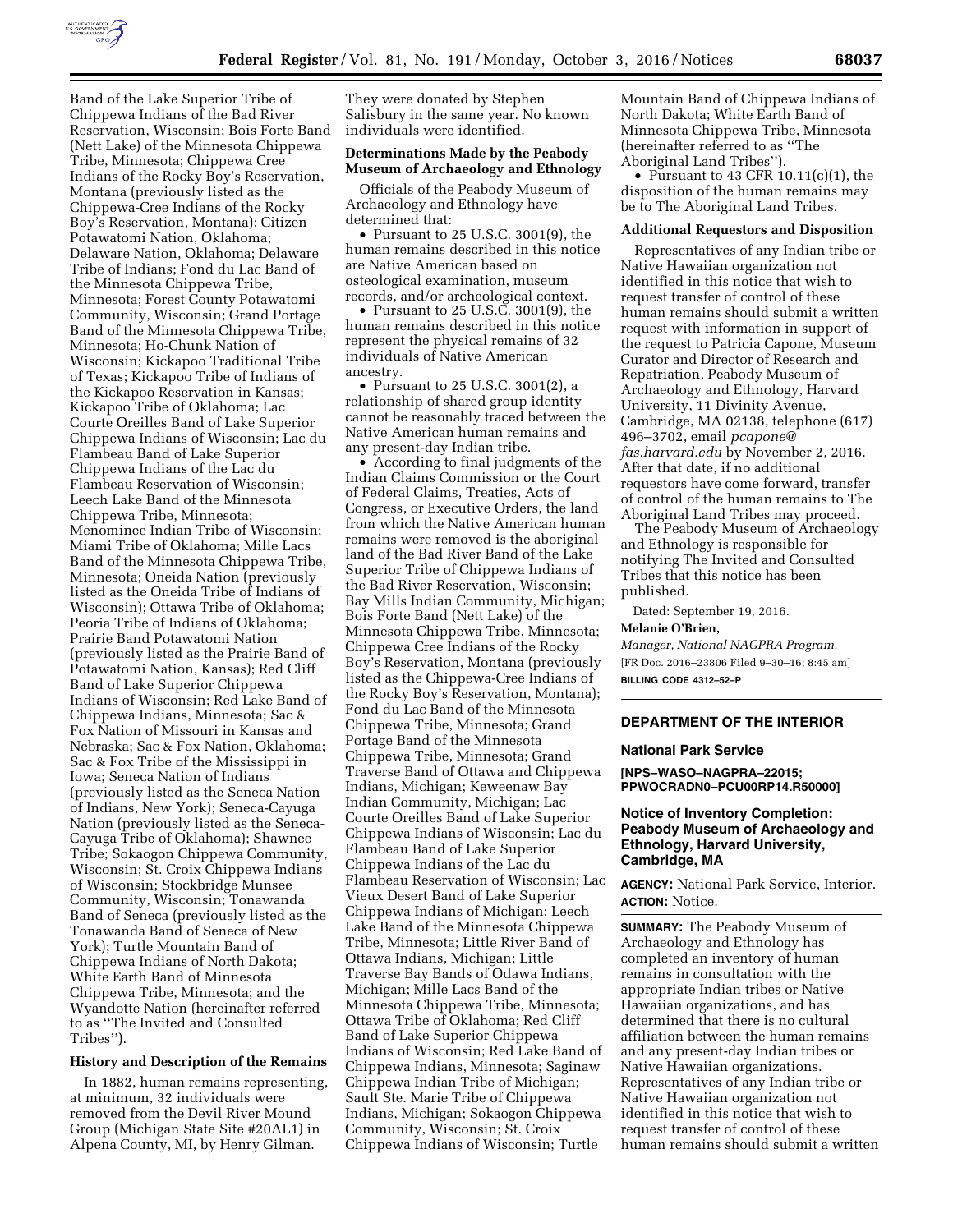request to the Peabody Museum of Archaeology and Ethnology. If no additional requestors come forward, transfer of control of the human remains to the Indian tribes or Native Hawaiian organizations stated in this notice may proceed.

**DATES:** Representatives of any Indian tribe or Native Hawaiian organization not identified in this notice that wish to request transfer of control of these human remains should submit a written request with information in support of the request to the Peabody Museum of Archaeology and Ethnology at the address in this notice by November 2, 2016.

**ADDRESSES:** Patricia Capone, Museum Curator and Director of Research and Repatriation, Peabody Museum of Archaeology and Ethnology, Harvard University, 11 Divinity Avenue, Cambridge, MA 02138, telephone (617) 496–3702, email *[pcapone@](mailto:pcapone@fas.harvard.edu) [fas.harvard.edu.](mailto:pcapone@fas.harvard.edu)* 

**SUPPLEMENTARY INFORMATION:** Notice is here given in accordance with the Native American Graves Protection and Repatriation Act (NAGPRA), 25 U.S.C. 3003, of the completion of an inventory of human remains under the control of the Peabody Museum of Archaeology and Ethnology, Harvard University, Cambridge, MA. The human remains were removed from St. Clair County, MI.

This notice is published as part of the National Park Service's administrative responsibilities under NAGPRA, 25 U.S.C. 3003(d)(3) and 43 CFR 10.11(d). The determinations in this notice are the sole responsibility of the museum, institution, or Federal agency that has control of the Native American human remains. The National Park Service is not responsible for the determinations in this notice.

### **Consultation**

A detailed assessment of the human remains was made by the Peabody Museum of Archaeology and Ethnology professional staff in consultation with representatives of Bay Mills Indian Community, Michigan; Grand Traverse Band of Ottawa and Chippewa Indians, Michigan; Hannahville Indian Community, Michigan; Keweenaw Bay Indian Community, Michigan; Lac Vieux Desert Band of Lake Superior Chippewa Indians of Michigan; Little River Band of Ottawa Indians, Michigan; Little Traverse Bay Bands of Odawa Indians, Michigan; Match-e-benash-she-wish Band of Pottawatomi Indians of Michigan; Nottawaseppi Huron Band of the Potawatomi, Michigan (previously listed as the Huron Potawatomi, Inc.); Pokagon Band

of Potawatomi Indians, Michigan and Indiana; Saginaw Chippewa Indian Tribe of Michigan; and Sault Ste. Marie Tribe of Chippewa Indians, Michigan. Additional requests for consultation were sent to the Absentee-Shawnee Tribe of Indians of Oklahoma; Bad River Band of the Lake Superior Tribe of Chippewa Indians of the Bad River Reservation, Wisconsin; Bois Forte Band (Nett Lake) of the Minnesota Chippewa Tribe, Minnesota; Chippewa Cree Indians of the Rocky Boy's Reservation, Montana (previously listed as the Chippewa-Cree Indians of the Rocky Boy's Reservation, Montana); Citizen Potawatomi Nation, Oklahoma; Delaware Nation, Oklahoma; Delaware Tribe of Indians; Fond du Lac Band of the Minnesota Chippewa Tribe, Minnesota; Forest County Potawatomi Community, Wisconsin; Grand Portage Band of the Minnesota Chippewa Tribe, Minnesota; Ho-Chunk Nation of Wisconsin; Kickapoo Traditional Tribe of Texas; Kickapoo Tribe of Indians of the Kickapoo Reservation in Kansas; Kickapoo Tribe of Oklahoma; Lac Courte Oreilles Band of Lake Superior Chippewa Indians of Wisconsin; Lac du Flambeau Band of Lake Superior Chippewa Indians of the Lac du Flambeau Reservation of Wisconsin; Leech Lake Band of the Minnesota Chippewa Tribe, Minnesota; Menominee Indian Tribe of Wisconsin; Miami Tribe of Oklahoma; Mille Lacs Band of the Minnesota Chippewa Tribe, Minnesota; Oneida Nation (previously listed as the Oneida Tribe of Indians of Wisconsin); Ottawa Tribe of Oklahoma; Peoria Tribe of Indians of Oklahoma; Prairie Band Potawatomi Nation (previously listed as the Prairie Band of Potawatomi Nation, Kansas); Red Cliff Band of Lake Superior Chippewa Indians of Wisconsin; Red Lake Band of Chippewa Indians, Minnesota; Sac & Fox Nation of Missouri in Kansas and Nebraska; Sac & Fox Nation, Oklahoma; Sac & Fox Tribe of the Mississippi in Iowa; Seneca Nation of Indians (previously listed as the Seneca Nation of New York); Seneca-Cayuga Nation (previously listed as the Seneca-Cayuga Tribe of Oklahoma); Shawnee Tribe; Sokaogon Chippewa Community, Wisconsin; St. Croix Chippewa Indians of Wisconsin; Stockbridge Munsee Community, Wisconsin; Tonawanda Band of Seneca (previously listed as the Tonawanda Band of Seneca Indians of New York); Turtle Mountain Band of Chippewa Indians of North Dakota; White Earth Band of Minnesota Chippewa Tribe, Minnesota; and the Wyandotte Nation (hereinafter referred

to as ''The Invited and Consulted Tribes'').

## **History and Description of the Remains**

In 1872, human remains representing, at minimum, 14 individual were removed from the St. Claire Mound Group, in St. Claire County, MI, by Henry Gilman as part of a Peabody Museum expedition. No known individuals were identified.

At an unknown time, human remains representing, at minimum, 5 individuals were removed from the St. Claire Mound Group, in St. Claire County, MI, by Henry Gilman. They were donated by Mr. Gilman in 1873. No known individuals were identified.

## **Determinations Made by the Peabody Museum of Archaeology and Ethnology**

Officials of the Peabody Museum of Archaeology and Ethnology have determined that:

• Pursuant to 25 U.S.C. 3001(9), the human remains described in this notice are Native American based on archeological contexts, museum records, and/or osteological evidence.

• Pursuant to 25 U.S.C. 3001(9), the human remains described in this notice represent the physical remains of 19 individuals of Native American ancestry.

• Pursuant to 25 U.S.C. 3001(2), a relationship of shared group identity cannot be reasonably traced between the Native American human remains and any present-day Indian tribe.

• According to final judgments of the Indian Claims Commission or the Court of Federal Claims, Treaties, Acts of Congress, or Executive Orders, the land from which the Native American human remains were removed is the aboriginal land of the Bad River Band of the Lake Superior Tribe of Chippewa Indians of the Bad River Reservation, Wisconsin; Bay Mills Indian Community, Michigan; Bois Forte Band (Nett Lake) of the Minnesota Chippewa Tribe, Minnesota; Chippewa Cree Indians of the Rocky Boy's Reservation, Montana (previously listed as the Chippewa-Cree Indians of the Rocky Boy's Reservation, Montana); Citizen Potawatomi Nation, Oklahoma; Fond du Lac Band of the Minnesota Chippewa Tribe, Minnesota; Forest County Potawatomi Community, Wisconsin; Grand Portage Band of the Minnesota Chippewa Tribe, Minnesota; Grand Traverse Band of Ottawa and Chippewa Indians, Michigan; Hannahville Indian Community, Michigan; Keweenaw Bay Indian Community, Michigan; Lac Courte Oreilles Band of Lake Superior Chippewa Indians of Wisconsin; Lac du Flambeau Band of Lake Superior